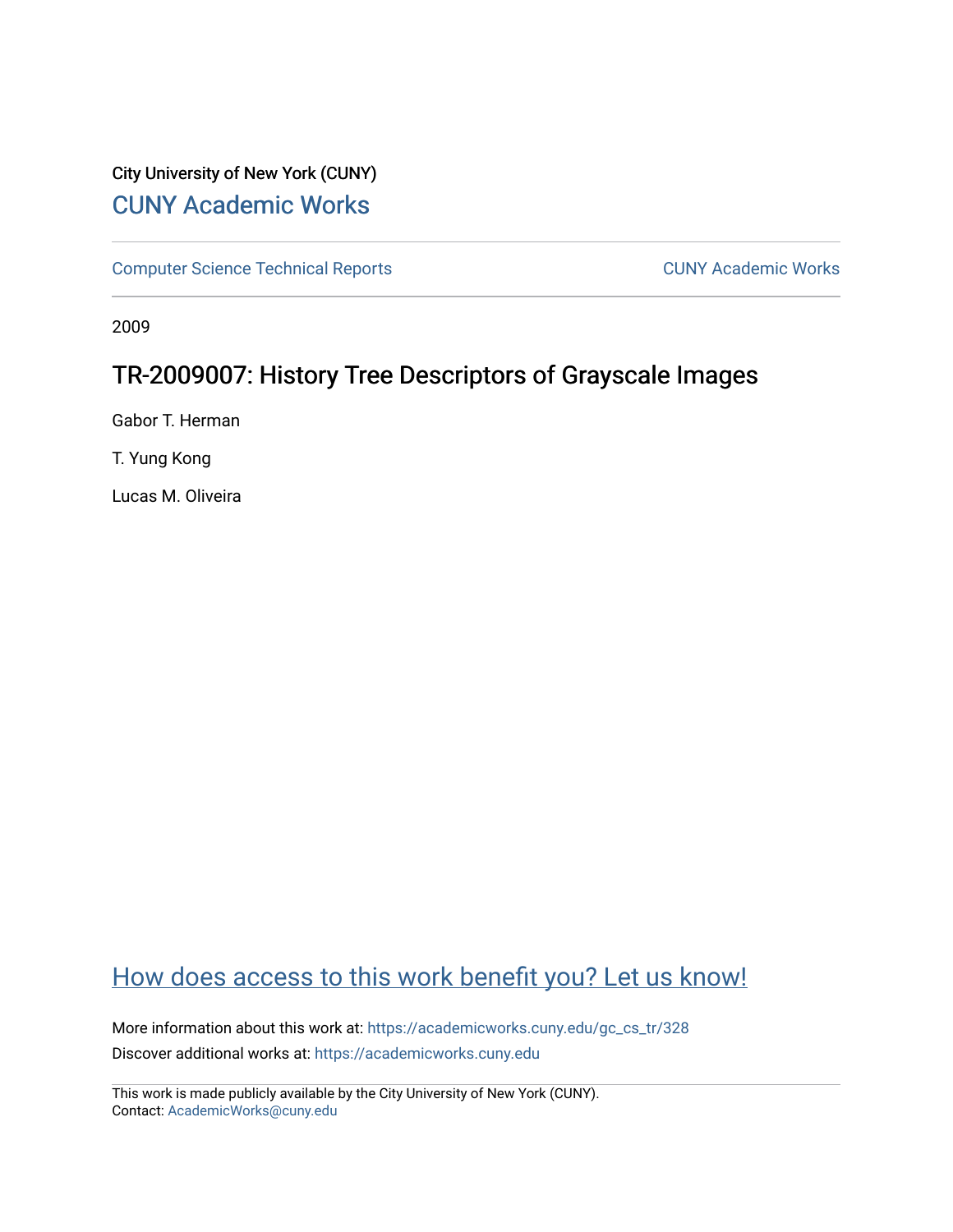## History Tree Descriptors of Grayscale Images

Gabor T. Herman<sup>1</sup>, T. Yung Kong<sup>2</sup>, and Lucas M. Oliveira<sup>3</sup>

<sup>1</sup> Computer Science Ph.D. Program, Graduate Center, City University of New York gabortherman@yahoo.com

WWW home page: http://www.dig.cs.gc.cuny.edu/~gabor/

<sup>2</sup> Computer Science Department, Queens College, City University of New York ykong@cs.qc.cuny.edu

<sup>3</sup> Computer Science Ph.D. Program, Graduate Center, City University of New York lmoliveira@gmail.com

Abstract. We are interested in translating three-dimensional arrays of real numbers (images) into simpler structures that nevertheless capture the topological/geometrical essence of the objects in the images. These structures are to be used as descriptors of images in databases. A foreground history tree structure (FHTS) contains all the information on the relationships between connected components when the image is thresholded at various levels. Unsimplified FHTSs are too sensitive to errors in the image to be good descriptors. We present a method of simplifying FHTSs, which can be shown to be robust in the sense of producing essentially the same simplifications in the presence of small perturbations. We demonstrate the potential applicability of our methodology to macromolecular databases by showing that the simplified FHTSs can be used to distinguish between two slightly different versions of an adenovirus.

Key words: three-dimensional image, topological descriptor, database, foreground history tree structure, FHTS, macromolecule

## 1 Introduction and Motivation

High-level structural information about macromolecules is now being organized into databases. These include reconstructions from electron microscopic data; i.e., three-dimensional arrays of real numbers (images) that are voxelizations of macromolecular structures. The large size of these arrays, the arbitrary position and orientation of the molecule in the array, and the possibility of non-linear stretching of the range make standard methods of comparison between database entries infeasible. We propose the use of simple descriptors that capture the topological/geometrical essence of the macromolecules in the images for the exploration of such databases. We believe that these descriptors will be useful in the identification and classification of macromolecules. In this paper we define our descriptors, describe efficient computer algorithms for producing them, mathematically investigate their robustness, and provide a sample biological application in which they are used to differentiate two versions of an adenovirus.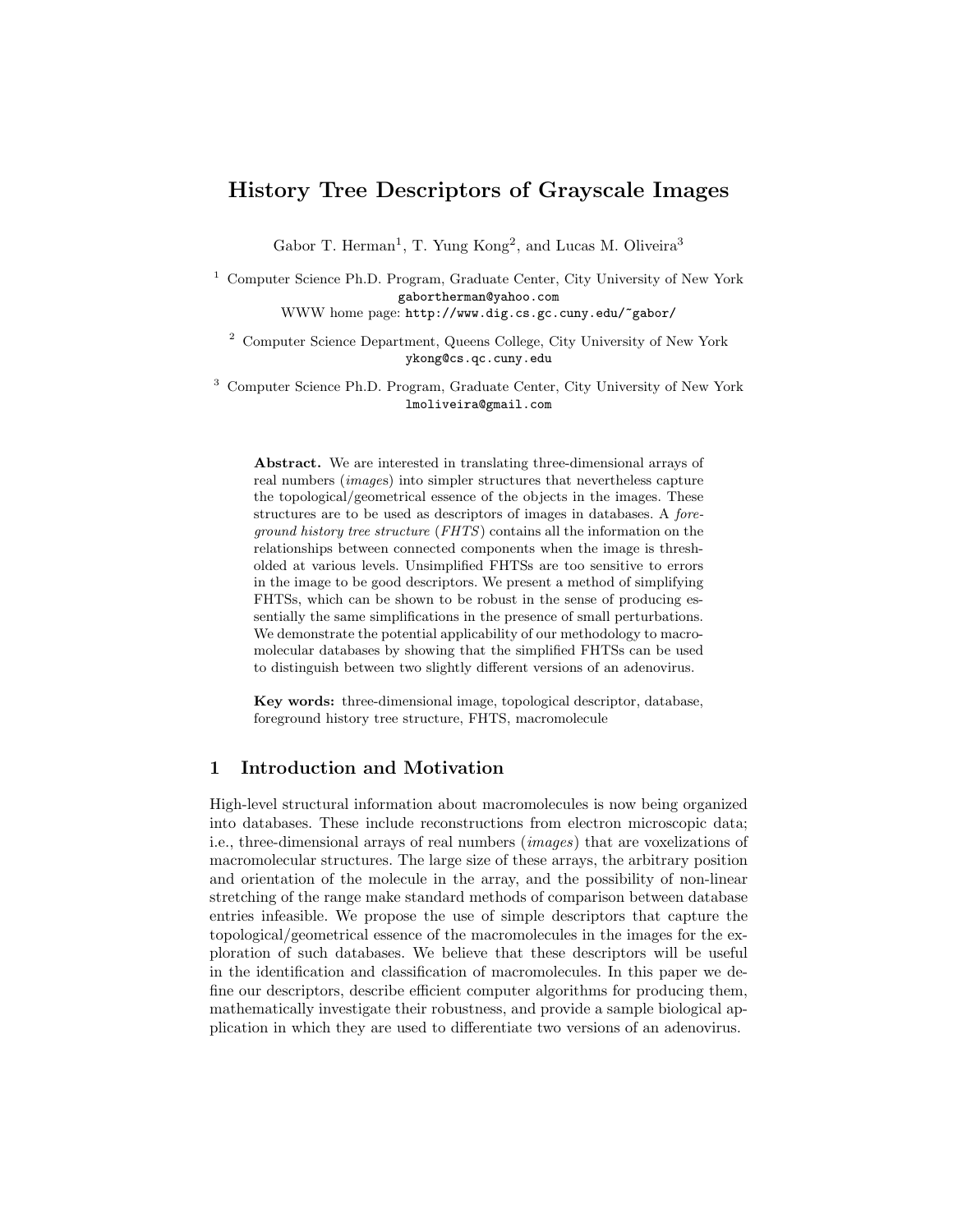### 2 Foreground History Tree Structures

#### 2.1 Adjacency Relations, Spels, and Images

We use the term *adjacency relation* to mean an irreflexive symmetric binary relation (i.e., a set  $\kappa$  of ordered pairs such that if  $(a, b) \in \kappa$  then  $a \neq b$  and  $(b, a) \in \kappa$ ). The members of the pairs that belong to any adjacency relation we are using will be called spels. (As in, e.g., [2], "spel" is an abbreviation of "spatial element", and we think of spels as generalizations of pixels and voxels.) We use the term grayscale image or, more briefly, the term image, to mean a real-valued function whose domain is a nonempty set of spels.

In the practical work described in Section 4, we use the "6-adjacency" relation [2, p. 16] on  $\mathbb{Z}^3$  as our adjacency relation, and use grayscale images whose domain is the finite set  $\{(x, y, z) \in \mathbb{Z}^3 \mid 0 \le x \le 274, 0 \le y \le 274, 0 \le z \le 274\}.$ 

Let  $\kappa$  be an adjacency relation. We say that two disjoint sets of spels  $S_1$ and  $S_2$  are  $\kappa$ -*adjacent* if there exist  $s_1 \in S_1$  and  $s_2 \in S_2$  such that  $(s_1, s_2) \in \kappa$ . We call a sequence  $s_0, \ldots, s_l$  of  $l + 1$  spels a  $\kappa$ -path if  $l = 0$  or if  $l \geq 1$  and  $(s_i, s_{i+1}) \in \kappa$  for  $0 \leq i < l$ . We say that a set S is  $\kappa$ -connected if for all  $s, s' \in S$ there exists a  $\kappa$ -path  $s_0, \ldots, s_l$  such that  $s_0 = s$ ,  $s_l = s'$ , and  $s_i \in \mathcal{S}$  for  $0 \le i \le l$ .

Let  $\mathcal{I}: \mathcal{S} \to \mathbb{R}$  be any image, let  $\tau \in \mathbb{R}$ , and let  $s \in \mathcal{S}$ . Then  $\mathcal{C}_{\kappa}(s, \mathcal{I}, \tau)$  will denote the set of all  $s' \in \mathcal{S}$  for which there exists a  $\kappa$ -path  $s_0, \ldots, s_l$  such that  $s_0 = s$ ,  $s_l = s'$ , and  $\mathcal{I}(s_i) \geq \tau$  for  $0 \leq i \leq l$ . Note that  $\mathcal{C}_{\kappa}(s, \mathcal{I}, \tau) = \emptyset$  if  $\tau > \mathcal{I}(s)$ , and  $s \in \mathcal{C}_{\kappa}(s, \mathcal{I}, \tau)$  if  $\tau \leq \mathcal{I}(s)$ . We write  $\mathcal{C}_{\kappa}(s, \mathcal{I})$  to denote the set  $\mathcal{C}_{\kappa}(s, \mathcal{I}, \mathcal{I}(s))$ . Readily, if  $t \in \mathcal{C}_{\kappa}(s, \mathcal{I})$ , then  $\mathcal{I}(t) \geq \mathcal{I}(s)$  and either  $\mathcal{C}_{\kappa}(t, \mathcal{I}) = \mathcal{C}_{\kappa}(s, \mathcal{I})$  or  $\mathcal{C}_{\kappa}(t, \mathcal{I}) \subsetneq \mathcal{C}_{\kappa}(s, \mathcal{I})$  according to whether  $\mathcal{I}(t) = \mathcal{I}(s)$  or  $\mathcal{I}(t) > \mathcal{I}(s)$ .

#### 2.2 Some Terminology and Notation Associated with Rooted Trees

Let  $\leq$  be any partial order on a finite set **V**. Then we will say that  $\leq$  is treelike if for each  $\mathbf{v} \in \mathbf{V}$  the restriction of  $\leq$  to  $\{\mathbf{u} \in \mathbf{V} \mid \mathbf{u} \leq \mathbf{v}\}\)$  is a total order, and, in addition, there exists an element  $\mathbf{r} \in \mathbf{V}$  such that  $\mathbf{r} \leq \mathbf{v}$  for all  $\mathbf{v} \in \mathbf{V}$ .

We assume the reader is familiar with the concept of a rooted tree (as defined in, e.g., [1, Appendix B.5.2]). Let  $\mathcal T$  be any rooted tree. We write  $\mathbf{Nodes}(\mathcal T)$  to denote the (finite) set of all nodes of  $\mathcal T$ , write  $\text{root}(\mathcal T)$  to denote the root of  $\mathcal T$ , and write Leaves(T) to denote the set of all leaves of T. For  $v \in \text{Nodes}(T)$ , we write Children $\tau(v)$  to denote the set of all the children of v in  $\tau$ , and if  $v \neq \text{root}(\mathcal{T})$  then we write  $\text{parent}_{\mathcal{T}}(v)$  to denote the parent of v in  $\mathcal{T}$ ; we write  $\mathcal{T}[v]$  to denote the subtree of  $\mathcal T$  that is rooted at v.

Recall that if  $x \in \text{Nodes}(\mathcal{T})$  and  $y \in \text{Nodes}(\mathcal{T}[x])$  then x is said to be an ancestor of y in T, and y is said to be a *descendant* of x in T. We write  $x \preceq_T y$ or  $y \succeq_{\mathcal{T}} x$  to mean that  $x, y \in \text{Nodes}(\mathcal{T})$  and  $x$  is an ancestor of y in  $\mathcal{T}$ . We write  $x \prec_T y$  or  $y \succ_T x$  to mean that  $x \preceq_T y$  but  $x \neq y$ . If  $x \prec_T y$  then x is said to be a proper ancestor of y in  $\mathcal{T}$ , and y a proper descendant of x in  $\mathcal{T}$ . Evidently,  $\preceq_{\mathcal{T}}$  is a treelike partial order on  $\mathbf{Nodes}(\mathcal{T})$ . It is also easy to verify that if  $\leq$  is any treelike partial order on a finite set V, then there exists a rooted tree  $\mathcal{T}_{\leq 1}$  such that  $\mathbf{Nodes}(\mathcal{T}_{\leq 1}) = \mathbf{V}$  and the partial order  $\preceq_{\mathcal{T}_{\leq 1}}$  is  $\leq$ .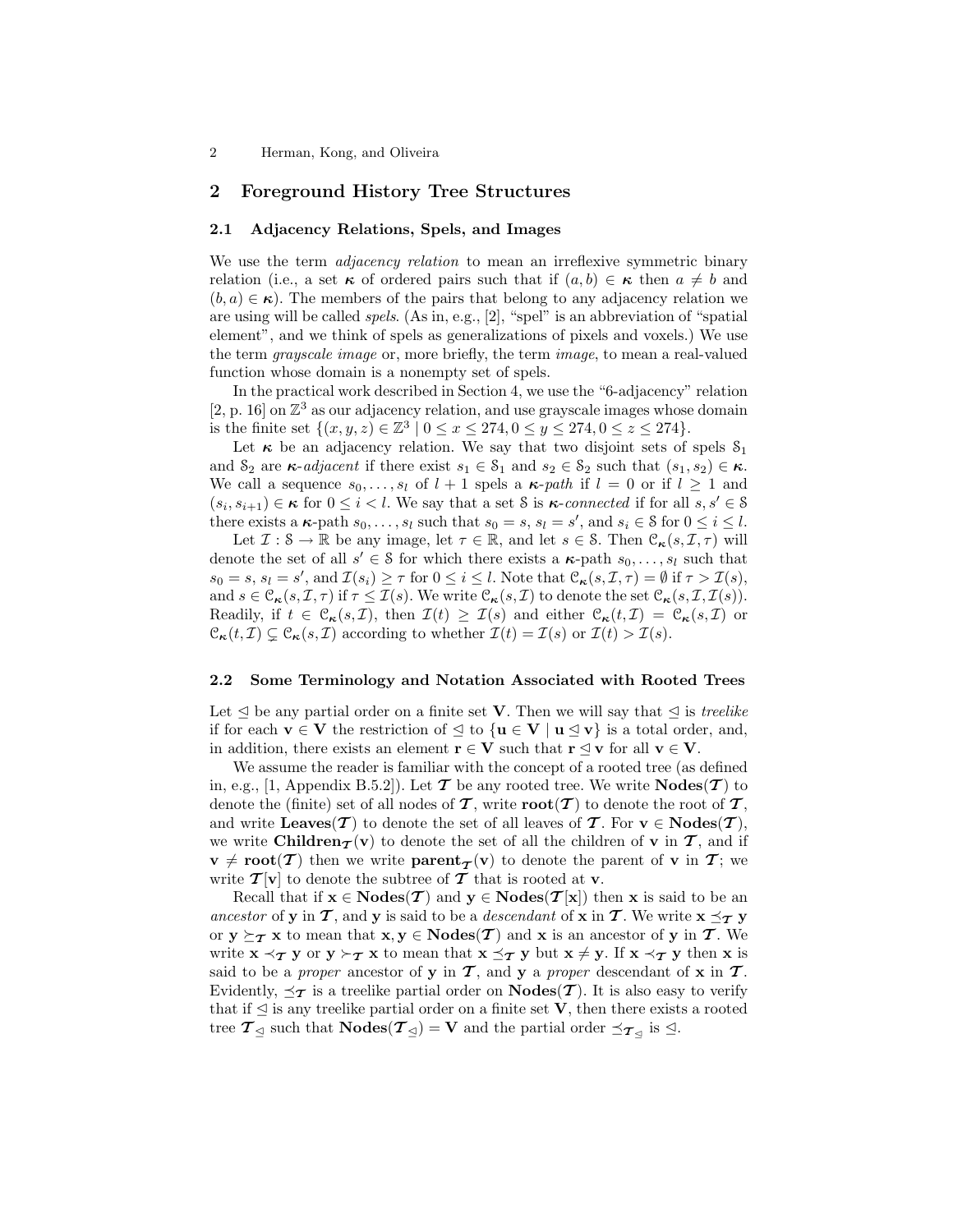We write  $\mathbf{x} \Downarrow_{\mathcal{T}}$  to denote the set  $\{ \mathbf{y} \in \mathbf{Nodes}(\mathcal{T}) \mid \mathbf{y} \preceq_{\mathcal{T}} \mathbf{x} \}$  and write  $\mathbf{x} \downarrow \tau$  to denote the set  $\mathbf{x} \Downarrow \tau \setminus \{\mathbf{x}\}.$  We similarly write  $\mathbf{x} \uparrow \tau$  to denote the set  $\{y \in \mathbf{Nodes}(\mathcal{T}) \mid y \succeq_{\mathcal{T}} x\}$  and write  $x \uparrow_{\mathcal{T}}$  to denote the set  $x \uparrow_{\mathcal{T}} \setminus \{x\}.$ 

E NOdes(T) |  $y \subseteq T x$  and write  $x | T$  to denote the set  $x || T \setminus \{x\}$ .<br>If  $\emptyset \neq S \subseteq \text{Nodes}(T)$  then we write  $\bigwedge_{T} S$  to denote the *closest common* ancestor of S, by which we mean the node v of T such that  $v \psi_T = \bigcap_{u \in S} u \psi_T$ .

A node **v** of **T** is said to be *critical* if  $|$ **Children** $_T(v)| \neq 1$ ; thus **v** is a critical node if and only if either  $\mathbf{v} \in \mathbf{Leaves}(\mathcal{T})$  or  $|\mathbf{Children}_{\mathcal{T}}(\mathbf{v})| \geq 2$ . We write  $\operatorname{Crit}(T)$  to denote the set of all critical nodes of T. We write  $\mathcal{T}^{\operatorname{crit}}$  to denote the rooted tree whose set of nodes is  $\text{Crit}(\mathcal{T})$ , in which the ancestors of each node  $c \in Crit(T)$  are just the critical ancestors of c in T. We write  $LCN(\mathcal{T})$  to denote the *lowest critical node* of  $\mathcal{T}$ , by which we mean the root of  $\mathcal{T}^{\text{crit}}$ . If  $\mathbf{v} \in \text{Nodes}(\mathcal{T})$  then we say a is the *immediate proper critical ancestor* of **v** in **T** if  $a \in \text{Crit}(\mathcal{T})$ ,  $a \prec_{\mathcal{T}} v$ , and  $\{c \in \text{Crit}(\mathcal{T}) \mid a \prec_{\mathcal{T}} c \prec_{\mathcal{T}} v\} = \emptyset$ . Readily, each  $\mathbf{v} \in \text{LCN}(\mathcal{T})\uparrow_{\mathcal{T}}$  has a unique immediate proper critical ancestor, which we denote by  $\text{IPCA}_{\mathcal{T}}(\mathbf{v})$ .

## 2.3 Definition of a  $\kappa$ -Foreground History Tree Structure ( $\kappa$ -FHTS); Essential Isomorphism

Let  $\kappa$  be any adjacency relation. Then a  $\kappa$ -foreground history tree structure or  $\kappa$ -FHTS is a pair  $(\mathcal{T}, \ell)$  for which there exists a collection C of nonempty finite  $\kappa$ -connected sets of spels such that:

- 1.  $\bigcup \mathcal{C} \in \mathcal{C}$  (i.e.,  $\mathcal{C}$  has an element that is a superset of every element of  $\mathcal{C}$ ).
- 2. For all  $u, v \in \mathcal{C}$ , if  $u \not\supseteq v$  and  $v \not\supseteq u$  then the sets u and v are disjoint and are not  $\kappa$ -adjacent.
- 3.  $\ell$  is a real-valued function on C such that, for all  $u, v \in C$ ,  $\ell(u) < \ell(v)$ whenever  $\mathbf{u} \supseteq \mathbf{v}$ .
- 4. **T** is the rooted tree such that  $\mathbf{Nodes}(\mathcal{T}) = \mathcal{C}$  and, for all  $\mathbf{u}, \mathbf{v} \in \mathcal{C}$ ,  $\mathbf{u} \prec_{\mathcal{T}} \mathbf{v}$ if and only if  $\mathbf{u} \supset \mathbf{v}$ .

Condition 1 implies that  $\bigcup \mathcal{C}$  is a finite  $\kappa$ -connected set; since  $\bigcup \mathcal{C}$  is finite,  $\mathcal{C}$ is a finite collection. Moreover, conditions 1 and 2 imply that the restriction of  $\supseteq$ to C is a treelike partial order. It follows that if C is any collection of nonempty finite  $\kappa$ -connected sets that satisfies conditions 1 and 2, and  $\ell$  any function that satisfies condition 3, then there will exist a unique  $\kappa$ -FHTS  $(\mathcal{T}, \ell)$  for which sausies condition 5, then there will<br>Nodes  $(\mathcal{T}) = 0$  and  $\text{root}(\mathcal{T}) = 10$ .

If each of  $\mathfrak{F} = (\mathcal{T}, \ell)$  and  $\mathfrak{F}' = (\mathcal{T}', \ell')$  is a  $\kappa$ -FHTS, then we write  $\mathfrak{F}' \sqsubseteq \mathfrak{F}$  to mean that  $\mathbf{Nodes}(\mathcal{T}') \subseteq \mathbf{Nodes}(\mathcal{T})$  and  $\ell'$  is the restriction of  $\ell$  to  $\mathbf{Nodes}(\mathcal{T}').$ For any  $\kappa$ -FHTS  $(\mathcal{T}, \ell)$  and any  $V \subseteq \text{Nodes}(\mathcal{T})$  such that  $LCN(\mathcal{T}) \Downarrow_{\mathcal{T}} \varsubsetneq V$ , there is a  $\kappa$ -FHTS  $(\mathcal{T}', \ell') \sqsubseteq (\mathcal{T}, \ell)$  such that  $\mathbf{Nodes}(\mathcal{T}') = \mathbf{Nodes}(\mathcal{T}) \setminus \mathbf{V};$ this  $\kappa$ -FHTS  $(\mathcal{T}', \ell')$  will be denoted by  $(\mathcal{T}, \ell) - V$ .

We write  $(\mathcal{T}, \ell)$ <sup>crit</sup> to denote  $(\mathcal{T}, \ell) - (\text{Nodes}(\mathcal{T}) \setminus \text{Crit}(\mathcal{T}))$ . In other words,  $(\mathcal{T}, \ell)$ <sup>crit</sup> =  $(\mathcal{T}^{\text{crit}}, \ell^{\text{crit}})$ , where  $\ell^{\text{crit}}$  is the restriction of  $\ell$  to  $\text{Crit}(\mathcal{T})$ .

We define  $\text{depth}_{(\mathcal{T},\ell)}(\mathbf{v}) = (\max_{\mathbf{y} \in \mathbf{Leaves}(\mathcal{T}[\mathbf{v}])} \ell(\mathbf{y})) - \ell(\mathbf{v})$  for every node v of T. Note that  $\text{depth}_{(\boldsymbol{\mathcal{T}}, \ell)^{\text{crit}}}(\mathbf{c}) = \text{depth}_{(\boldsymbol{\mathcal{T}}, \ell)}(\mathbf{c})$  for all  $\mathbf{c} \in \text{Crit}(\boldsymbol{\mathcal{T}})$ .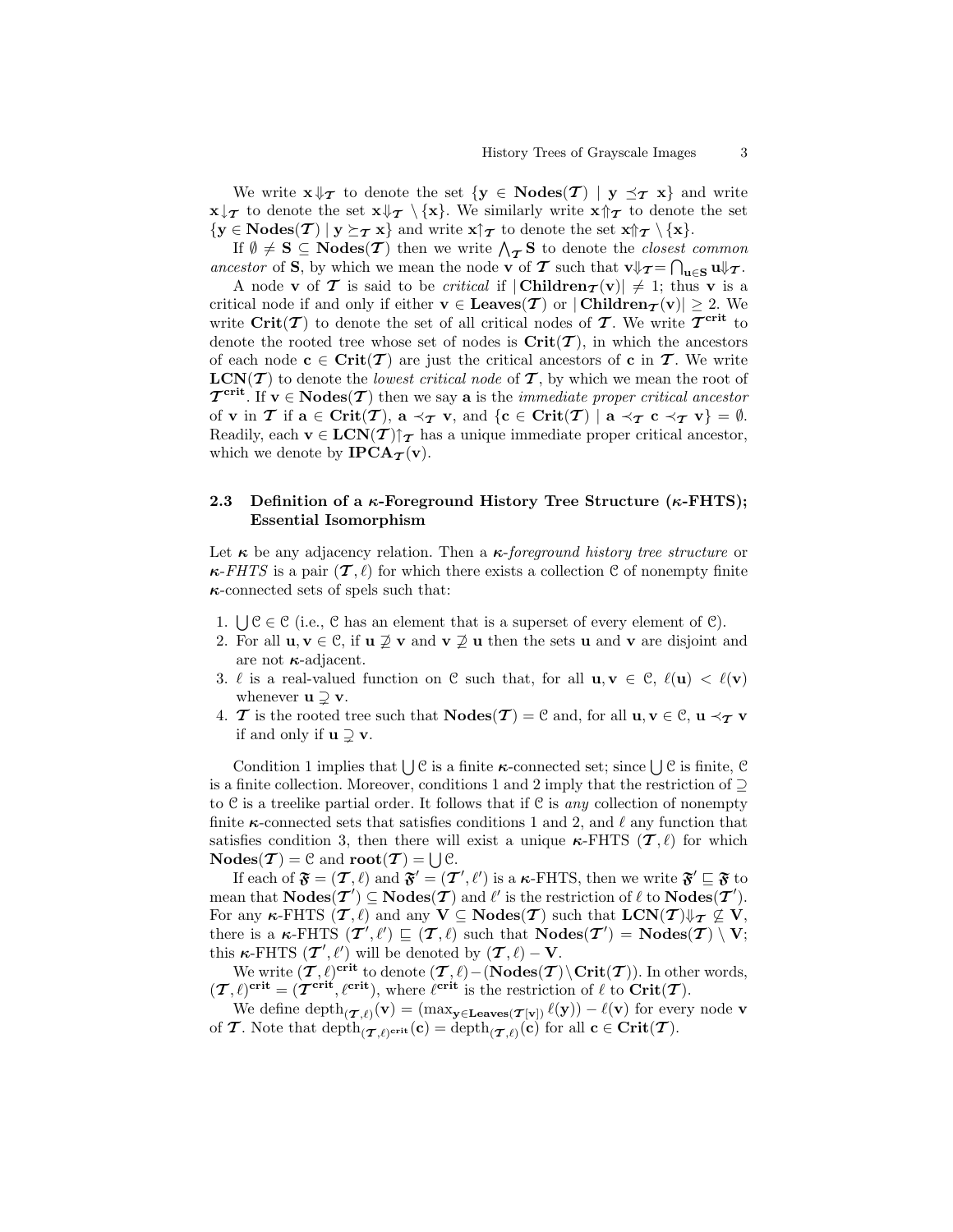We say that two  $\kappa$ -FHTSs  $\mathfrak{F}_1 = (\mathcal{T}_1, \ell_1)$  and  $\mathfrak{F}_2 = (\mathcal{T}_2, \ell_2)$  are essentially *isomorphic* if  $\mathcal{T}_1^{\text{crit}}$  and  $\mathcal{T}_2^{\text{crit}}$  are isomorphic trees. Thus  $\mathfrak{F}_1$  and  $\mathfrak{F}_2$  are essentially isomorphic if and only if there exists a mapping  $\theta : \mathbf{Crit}(\mathcal{T}_1) \to \mathbf{Crit}(\mathcal{T}_2)$ such that  $\theta[\mathrm{Crit}(\mathcal{T}_1)] = \mathrm{Crit}(\mathcal{T}_2)$  and, for all  $\mathbf{c}, \mathbf{c}' \in \mathrm{Crit}(\mathcal{T}_1)$ ,  $\mathbf{c} \preceq_{\mathcal{T}_1} \mathbf{c}'$  if and only if  $\theta(\mathbf{c}) \preceq_{\mathcal{T}_2} \theta(\mathbf{c}')$ . (The latter property implies that  $\theta$  is 1-to-1.) Any such  $\theta$  will be called an *essential isomorphism* of  $\mathfrak{F}_1$  to  $\mathfrak{F}_2$ ; if  $\theta$  also satisfies  $\ell_1(\mathbf{x}) = \ell_2(\theta(\mathbf{x}))$  for all  $\mathbf{x} \in \text{Crit}(\mathcal{T}_1)$ , then we say that  $\theta$  is level-preserving.

### 2.4 A Bijective Correspondence Between Images with Finite  $\kappa$ -Connected Domains and  $\kappa$ -FHTSs

Let S be any nonempty finite  $\kappa$ -connected set of spels. Then we associate each image  $\mathcal{I}: \mathcal{S} \to \mathbb{R}$  with the  $\kappa$ -foreground history tree structure  $\mathbf{FHTS}_{\kappa}(\mathcal{I})$  that is defined by  $\mathbf{FHTS}_{\kappa}(\mathcal{I}) = (\mathcal{T}_{\mathcal{I}}, \ell_{\mathcal{I}}),$  where:

- (a)  $\text{Nodes}(\mathcal{T}_{\mathcal{I}}) = \{ \mathcal{C}_{\kappa}(s, \mathcal{I}) \mid s \in \mathcal{S} \}$  and, for all  $\mathbf{u}, \mathbf{v} \in \text{Nodes}(\mathcal{T}_{\mathcal{I}})$ , we have that  $\mathbf{u} \preceq_{\boldsymbol{\mathcal{T}}_{\tau}} \mathbf{v}$  if and only if  $\mathbf{u} \supseteq \mathbf{v}$ .
- (b) For all  $s \in \mathcal{S}$ ,  $\ell_{\mathcal{I}}(\mathcal{C}_{\kappa}(s, \mathcal{I})) = \mathcal{I}(s)$ .  $(\ell_{\mathcal{I}} \text{ is well defined by this condition,})$ because  $\mathcal{I}(s) = \mathcal{I}(s')$  whenever  $\mathcal{C}_{\kappa}(s, \mathcal{I}) = \mathcal{C}_{\kappa}(s', \mathcal{I}).$

Note that a  $\kappa$ -FHTS with these two properties exists, since conditions 1 and 2 in the definition of a  $\kappa$ -FHTS hold when  $\mathcal{C} = \{ \mathcal{C}_{\kappa}(s, \mathcal{I}) \mid s \in \mathcal{S} \}.$ 

Conversely, we associate each  $\kappa$ -FHTS  $\mathfrak{F} = (\mathcal{T}, \ell)$  with the image  $\mathcal{I}_{\mathfrak{F}}$  that we now define. For each spel  $s \in \textbf{root}(\mathcal{T})$ , conditions 2 and 4 imply that, among the elements of  $\textbf{Nodes}(\mathcal{T})$  that contain s, there must be a smallest (i.e., a node that is a descendant in  $\mathcal T$  of every node that contains s); that element will be denoted by **node** $\tau(s)$ . We define  $\mathcal{I}_{\mathfrak{F}}$  to be the image whose domain is **root** $(\mathcal{T})$ , and which satisfies  $\mathcal{I}_{\mathfrak{F}}(s) = \ell(\mathbf{node}_{\mathcal{T}}(s))$  for all  $s \in \mathbf{root}(\mathcal{T})$ .

It is not difficult to prove that  $\mathcal{I}_{\mathbf{FHTS}_{\kappa}(\mathcal{I})} = \mathcal{I}$  for any image  $\mathcal{I}$  whose domain is finite and  $\kappa$ -connected, and that  $\text{FHTS}_{\kappa}(\mathcal{I}_{\mathfrak{F}}) = \mathfrak{F}$  for every  $\kappa$ -FHTS  $\mathfrak{F}$ . Thus  $\mathcal{I} \mapsto \mathbf{FHTS}_{\kappa}(\mathcal{I})$  and  $\mathfrak{F} \mapsto \mathcal{I}_{\mathfrak{F}}$  are mutually inverse bijections.

With some rather trivial modifications, the algorithm described in [5, pp. 265- 7 can be used to construct  $\mathbf{FHTS}_{\kappa}(\mathcal{I})$ . In the next section we describe how we simplify  $\textbf{FHTS}_{\kappa}(\mathcal{I})$  to produce  $\kappa$ -FHTSs that are less sensitive to small errors in the image  $\mathcal{I}$ , and which may therefore be better descriptors of the image.

## 3 The  $(\lambda, k)$ -Simplification of a  $\kappa$ -FHTS

If  $\mathfrak{F}_0 = (\mathcal{T}_0, \ell_0)$  is any  $\kappa$ -FHTS, then for every positive real value  $\lambda$  and every nonnegative integer  $k < |\textbf{root}(\mathcal{T}_0)|$  we define the  $(\lambda, k)$ -simplification of  $\mathfrak{F}_0$  to be the  $\kappa$ -FHTS  $\mathfrak{F}_3$  that can be obtained from  $\mathfrak{F}_0$  in three steps, as follows:

**Step 1:** Prune  $\mathfrak{F}_0$  by removing nodes of size  $\leq k$ , to produce  $\mathfrak{F}_1 \subseteq \mathfrak{F}_0$ .

**Step 2:** Prune  $\mathfrak{F}_1$  by removing branches of length  $\leq \lambda$ , to produce  $\mathfrak{F}_2 \sqsubseteq \mathfrak{F}_1$ .

**Step 3:** Collapse  $\delta$ -equivalence classes of  $\mathfrak{F}_2^{\text{crit}}$  for  $\delta \leq \lambda$ , to produce the final  $\kappa$ -FHTS  $\mathfrak{F}_3 \sqsubseteq \mathfrak{F}_2^{\mathrm{crit}}$ .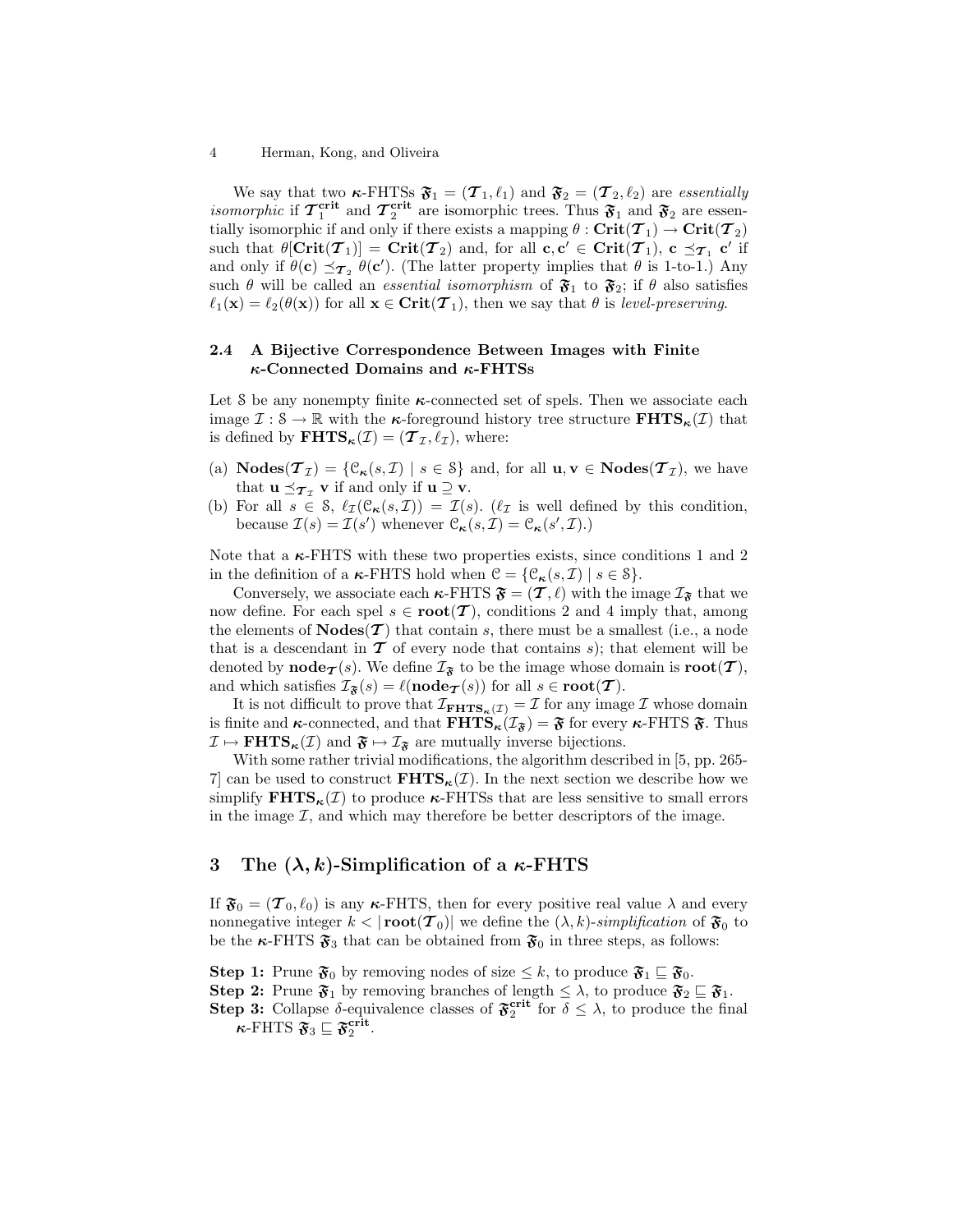The final  $\kappa$ -FHTS  $\mathfrak{F}_3$  has the property that every node in its tree is critical.

Step 1 is essentially the same as the first step of the simplification method of [5]. It is defined as follows: The result of pruning  $\mathfrak{F}_0 = (\mathcal{T}_0, \ell_0)$  by removing nodes of size  $\leq k$  is  $\mathfrak{F}_0 - \{v \in \mathbf{Nodes}(\mathcal{T}_0) \mid |v| \leq k\}$ . (As usual,  $|v|$  denotes the cardinality of the set  $\mathbf{v}\text{---}$ i.e., the number of spels in  $\mathbf{v}$ .) Note that the result is just  $\mathfrak{F}_0$  itself if  $k = 0$ . Steps 2 and 3 will be defined in Subsections 3.1 and 3.2.

While our simplification method is somewhat similar to the method of [5], it has the robustness property that is stated in Theorem 1 below (which the method of [5] does not have). A rough statement of this property is that if I is any image, and  $\mathcal{I}'$  is any image that is sufficiently close to  $\mathcal{I}$ , then our simplification method can be used to reduce  $\mathbf{FHTS}_{\kappa}(\mathcal{I}')$  to a  $\kappa$ -FHTS that is essentially isomorphic to  $\mathbf{FHTS}_{\kappa}(\mathcal{I})$ . We now introduce some terminology that will be used in our precise statement of this result.

Let  $\mathcal I$  be any image whose domain is a finite  $\kappa$ -connected set  $\mathcal S$  of spels, and let  $(\mathcal{T}, \ell) = \textbf{FHTS}_{\kappa}(\mathcal{I})$ . Then, for any  $\lambda > 0$  and any integer  $k \geq 0$ , we say that the image  $\mathcal I$  is  $(\lambda, k)$ -good if the following conditions both hold:

- (a) There is no  $s \in \mathcal{S}$  for which  $|\mathcal{C}_{\kappa}(s, \mathcal{I})| \leq k$ .
- (b) There are no  $s, t \in \mathcal{S}$  for which  $\mathcal{C}_{\kappa}(s, \mathcal{I}), \mathcal{C}_{\kappa}(t, \mathcal{I}) \in \mathbf{Crit}(\mathcal{T}), t \in \mathcal{C}_{\kappa}(s, \mathcal{I}),$ and  $\mathcal{I}(s) < \mathcal{I}(t) \leq \mathcal{I}(s) + \lambda$ . (Equivalently, there are no  $\mathbf{u}, \mathbf{v} \in \text{Crit}(\mathcal{T})$  for which  $\mathbf{u} \succ_{\mathcal{T}} \mathbf{v}$  and  $\ell(\mathbf{u}) \leq \ell(\mathbf{v}) + \lambda$ .)

I is sure to be  $(\lambda, k)$ -good for all sufficiently small positive  $\lambda$  and  $k = 0$ . If I is  $(\lambda, k)$ -good, then *I* is  $(\lambda', k')$ -good whenever  $0 < \lambda' \leq \lambda$  and  $0 \leq k' \leq k$ .

If I is  $(\lambda, k)$ -good, then the  $(\lambda, k)$ -simplification of  $\mathbf{FHTS}_{\kappa}(\mathcal{I})$  is just **FHTS<sub>K</sub>**(*I*)<sup>crit</sup>. Moreover, if the **κ**-FHTS  $\mathfrak{F}_{\text{simp}} = (\mathcal{T}_{\text{simp}}, \ell_{\text{simp}})$  is the  $(\lambda, k)$ simplification of a  $\kappa$ -FHTS, and  $\mathcal{I} = \mathcal{I}_{\mathfrak{F}_{\text{simp}}},$  then  $\mathcal{I}$  is  $(\lambda, k)$ -good and each node of  $\tau_{\rm simp}$  is critical, so that I satisfies the following much stronger version of (b):

(b') There are no  $s, t \in \mathcal{S}$  for which  $t \in \mathcal{C}_{\kappa}(s, \mathcal{I})$  and  $\mathcal{I}(s) < \mathcal{I}(t) \leq \mathcal{I}(s) + \lambda$ .

For any image  $\mathcal{I}: \mathcal{S} \to \mathbb{R}$  and any  $\epsilon > 0$ , we use the term  $\epsilon$ -perturbation of  $\mathcal{I}$ to mean an image  $\mathcal{I}' : \mathcal{S} \to \mathbb{R}$  such that  $|\mathcal{I}(x) - \mathcal{I}'(x)| \leq \epsilon$  for all  $x \in \mathcal{S}$ .

We now state the above-mentioned robustness property of our method:

**Theorem 1.** Let  $\kappa$  be any adjacency relation and  $\mathcal I$  any grayscale image whose domain is finite and  $\kappa$ -connected. Let  $\epsilon > 0$  be a real value and  $k \geq 0$  an integer such that the image  $\mathcal I$  is  $(4\epsilon, k)$ -good, and let  $\mathcal I'$  be any  $\epsilon$ -perturbation of  $\mathcal I$ . Then the  $(2\epsilon, k)$ -simplification of  $\textbf{FHTS}_{\kappa}(\mathcal{I}')$  is essentially isomorphic to  $\textbf{FHTS}_{\kappa}(\mathcal{I})$ .

Our simplification method was in fact designed with Theorem 1 in mind; it was one of our main design goals to make this theorem true. We will outline a proof of the theorem in Subsection 3.3. But first we give a precise definition of Steps 2 and 3 of  $(\lambda, k)$ -simplification. The next two subsections will do this.

#### 3.1 Pruning by Removing Branches of Length  $\langle \lambda \rangle$

For any  $\kappa$ -FHTS  $\mathfrak{F}_{\text{in}} = (\mathcal{T}_{\text{in}}, \ell_{\text{in}})$  and any  $\lambda > 0$ , the result of pruning  $\mathfrak{F}_{\text{in}}$ by removing branches of length  $\leq \lambda$  is the  $\kappa$ -FHTS  $\mathfrak{F}_{out} = (\mathcal{T}_{out}, \ell_{out}) \sqsubseteq \mathfrak{F}_{in}$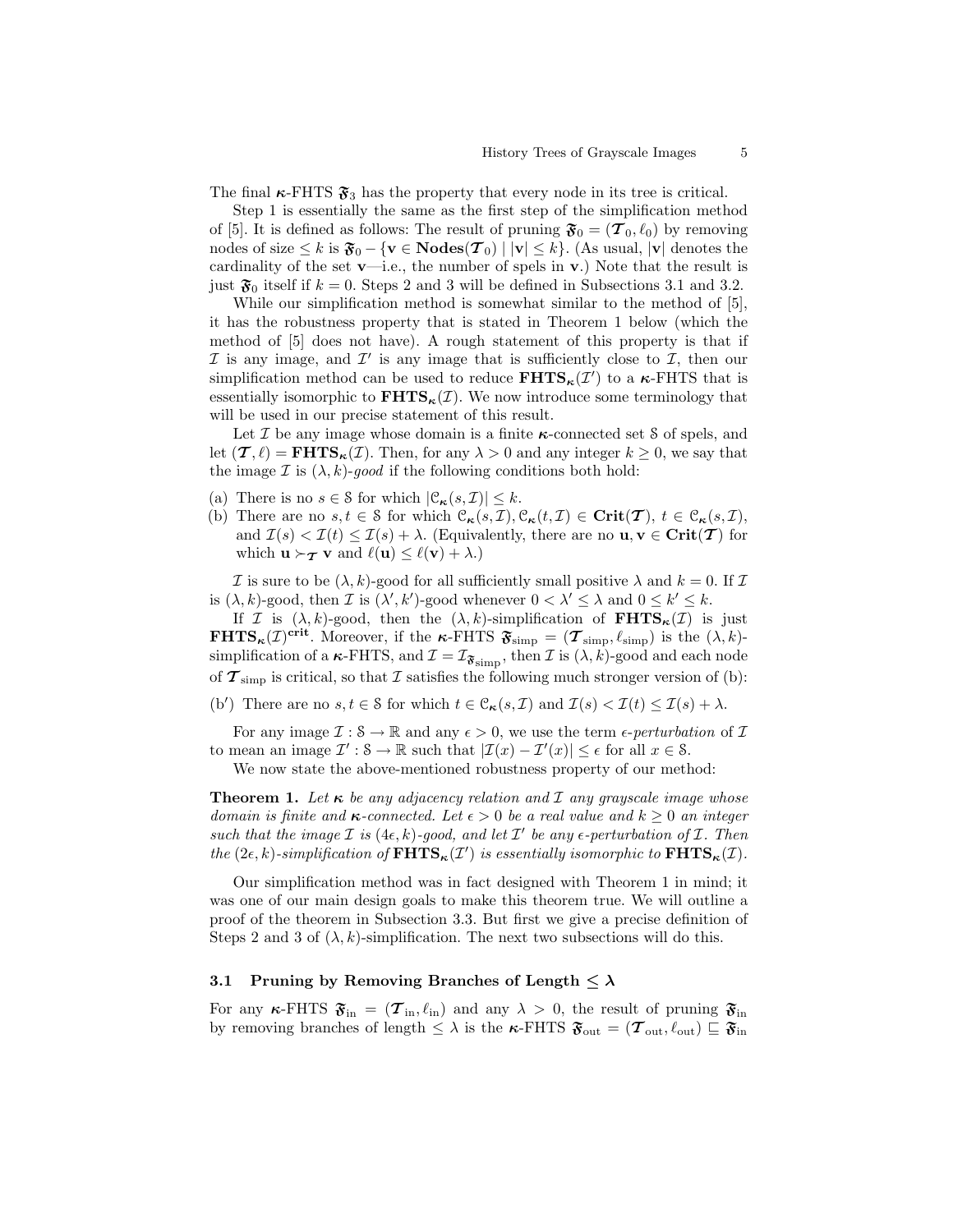that is produced by Algorithm 1 below. Although  $\mathfrak{F}_{\text{out}}$  depends on the sequence leaf[1],..., leaf[n], which is not uniquely determined by  $\mathfrak{F}_{\text{in}}$  if there are distinct leaves **x** and **y** of  $\mathcal{T}_{in}$  for which  $\ell_{in}(\mathbf{x}) = \ell_{in}(\mathbf{y})$ , we will see that  $\mathfrak{F}_{out}$  is uniquely determined by  $\mathfrak{F}_{\text{in}}$  and  $\lambda$  up to a level-preserving essential isomorphism.

| <b>Algorithm 1:</b> Prune by Removing Branches of Length $\langle \lambda \rangle$                                                                                                                    |
|-------------------------------------------------------------------------------------------------------------------------------------------------------------------------------------------------------|
| <b>inputs</b> : a $\kappa$ -FHTS $\mathfrak{F}_{\text{in}} = (\mathcal{T}_{\text{in}}, \ell_{\text{in}});$ a positive real value $\lambda$                                                            |
| output: a $\kappa$ -FHTS $\mathfrak{F}_{\text{out}} = (\mathcal{T}_{\text{out}}, \ell_{\text{out}})$                                                                                                  |
| 1 begin                                                                                                                                                                                               |
| $n \longleftarrow  \mathbf{Leaves}(\boldsymbol{\mathcal{T}}_{\text{in}}) ;$<br>$\bf{2}$                                                                                                               |
| Sort Leaves( $\tau_{\text{in}}$ ) into a sequence leaf[1],, leaf[n]<br>3                                                                                                                              |
| such that $\ell(\text{leaf}[1]) \leq \cdots \leq \ell(\text{leaf}[n])$ ;<br>$\overline{\bf 4}$                                                                                                        |
| $(T, \ell) \longleftarrow \mathfrak{F}_{\text{in}}$<br>5                                                                                                                                              |
| for $i \leftarrow 1$ to $n-1$ do<br>6                                                                                                                                                                 |
| $\begin{array}{ c c }\hline \texttt{a}\longleftarrow \textbf{IPCA}_{\boldsymbol{\mathcal{T}}}(\textsf{leaf}[{\texttt{j}}]); \hline \end{array}$<br>$\overline{7}$                                     |
| <b>if</b> $\ell(\text{leaf}[j]) - \ell(a) \leq \lambda$ then $(\mathcal{T}, \ell) \longleftarrow (\mathcal{T}, \ell) - (\text{leaf}[j] \Downarrow_{\mathcal{T}} \cap a \uparrow_{\mathcal{T}});$<br>8 |
| $\mathfrak{F}_{\text{out}} \longleftarrow (\mathcal{T}, \ell);$<br>9                                                                                                                                  |
| 10 end                                                                                                                                                                                                |

For  $2 \leq i \leq |\text{Leaves}(\mathcal{T}_{\text{in}})|$ , let  $\mathfrak{F}_i$  and  $\mathcal{T}_i$  respectively denote the  $\kappa$ -FHTS  $(\mathcal{T}, \ell)$  and its tree  $\mathcal T$  at the end of the  $i - 1$ <sup>st</sup> iteration of Algorithm 1's for loop—so that  $\mathfrak{F}_{\text{out}} = \mathfrak{F}_{|\text{Leaves}(\mathcal{T}_{\text{in}})|}$ . Let  $\mathfrak{F}_{1} = \mathfrak{F}_{\text{in}}$  and  $\mathcal{T}_{1} = \mathcal{T}_{\text{in}}$ . It is not hard to show that, for  $2 \leq i \leq |\textbf{Leaves}(\boldsymbol{\mathcal{T}}_{\text{in}})|$ ,  $\textbf{Leaves}(\boldsymbol{\mathcal{T}}_i) \subseteq \textbf{Leaves}(\boldsymbol{\mathcal{T}}_{i-1}),$  $\text{Crit}(\mathcal{T}_i) \subseteq \text{Crit}(\mathcal{T}_{i-1}), \text{depth}_{\mathfrak{F}_i}(\mathbf{u}) = \text{depth}_{\mathfrak{F}_{i\mathbf{n}}}(\mathbf{u}) \text{ for every } \mathbf{u} \text{ in } \text{Nodes}(\mathcal{T}_i),$ and, for each **v** in  $\textbf{Nodes}(\mathcal{T}_{\text{in}}) \setminus \textbf{Nodes}(\mathcal{T}_i), \textbf{v} \Uparrow_{\mathcal{T}_{\text{in}}} \cap \textbf{Nodes}(\mathcal{T}_i) = \emptyset.$ 

For each  $v \in \text{Nodes}(\mathcal{T}_{\text{in}})$ , we write lastLeaf(v) to denote the leaf of  $\mathcal{T}_{\text{in}}[v]$ that appears last in the sequence  $\text{leaf}[1], \ldots, \text{leaf}[n],$  and write  $\text{Path}(v)$  to denote the set  $\{{\bf x}\in\textbf{Nodes}(\bm{\mathcal{T}}_{\textup{in}}) \mid {\bf v}\ \preceq_{{\bm{\mathcal{T}}}_{\textup{in}}} {\bf x}\ \preceq_{{\bm{\mathcal{T}}}_{\textup{in}}}$  lastLeaf $({\bf v})\}$ . Note that lastLeaf $({\bf v})$ and Path(v) might not be uniquely determined by  $\tau_{\text{in}}$  and  $\lambda$ .

Let  $\mathbf{U}^{\lambda}$  denote the set  $\{ \mathbf{v} \in \mathbf{Nodes}(\mathcal{T}_{\mathrm{in}}) \mid \mathrm{depth}_{\mathfrak{F}_{\mathrm{in}}}(\mathbf{v}) > \lambda \},$  and let  $\mathbf{V}^{\lambda}$ denote the set  $\{v \in \text{Nodes}(\mathcal{T}_{in}) \setminus U^{\lambda} \mid v \downarrow_{\mathcal{T}_{in}} \subseteq U^{\lambda}\}\)$ . Then  $\text{Nodes}(\mathcal{T}_{in}) =$  $\mathbf{U}^{\lambda} \cup \bigcup_{\mathbf{v} \in \mathbf{V}^{\lambda}} \mathbf{v} \mathbf{\hat{y}}_{\mathbf{m}}$  and it is not hard to show that  $\mathbf{U}^{\lambda} \subsetneq \mathbf{Nodes}(\mathcal{T}_{\text{out}})$ . Hence:

$$
\mathbf{Nodes}(\boldsymbol{\mathcal{T}}_{\mathrm{out}}) = \mathbf{U}^{\lambda} \cup \bigcup_{\mathbf{v} \in \mathbf{V}^{\lambda}} (\mathbf{v} \mathop{\uparrow} \boldsymbol{\tau}_{\mathrm{in}} \cap \mathbf{Nodes}(\boldsymbol{\mathcal{T}}_{\mathrm{out}}))
$$
(1)

If depth $_{\mathfrak{F}_{\rm in}}(\mathbf{root}(\bm{\mathcal{T}}_{\rm in})) > \lambda,$  then  $\mathbf{root}(\bm{\mathcal{T}}_{\rm in}) \in \mathbf{U}^{\lambda}$  and so  $\mathbf{root}(\bm{\mathcal{T}}_{\rm in}) \not\in \mathbf{V}^{\lambda};$  in this case, let  $\mathbf{V}_1^{\lambda} = \{ \mathbf{v} \in \mathbf{V}^{\lambda} \mid \text{depth}_{\mathfrak{F}_{\text{in}}}(\mathbf{v}) + \ell_{\text{in}}(\mathbf{v}) - \ell_{\text{in}}(\text{parent}_{\mathcal{T}_{\text{in}}}(\mathbf{v})) > \lambda \}.$  If  $\text{depth}_{\mathfrak{F}_{\text{in}}}(\text{\bf root}(\boldsymbol{\mathcal{T}}_{\text{in}}))\leq \lambda \text{ (so that } \mathbf{U}^{\lambda}=\emptyset), \text{ let } \mathbf{V}_{1}^{\lambda}=\{\text{\bf root}(\boldsymbol{\mathcal{T}}_{\text{in}})\}=\mathbf{V}^{\lambda}. \text{ Then}$ it is readily confirmed that  $\mathbf{v} \mathcal{L}_{\text{in}} \cap \mathbf{Nodes}(\mathcal{T}_{\text{out}}) = \mathsf{Path}(\mathbf{v})$  for all  $\mathbf{v} \in \mathbf{V}_{1}^{\lambda}$ ,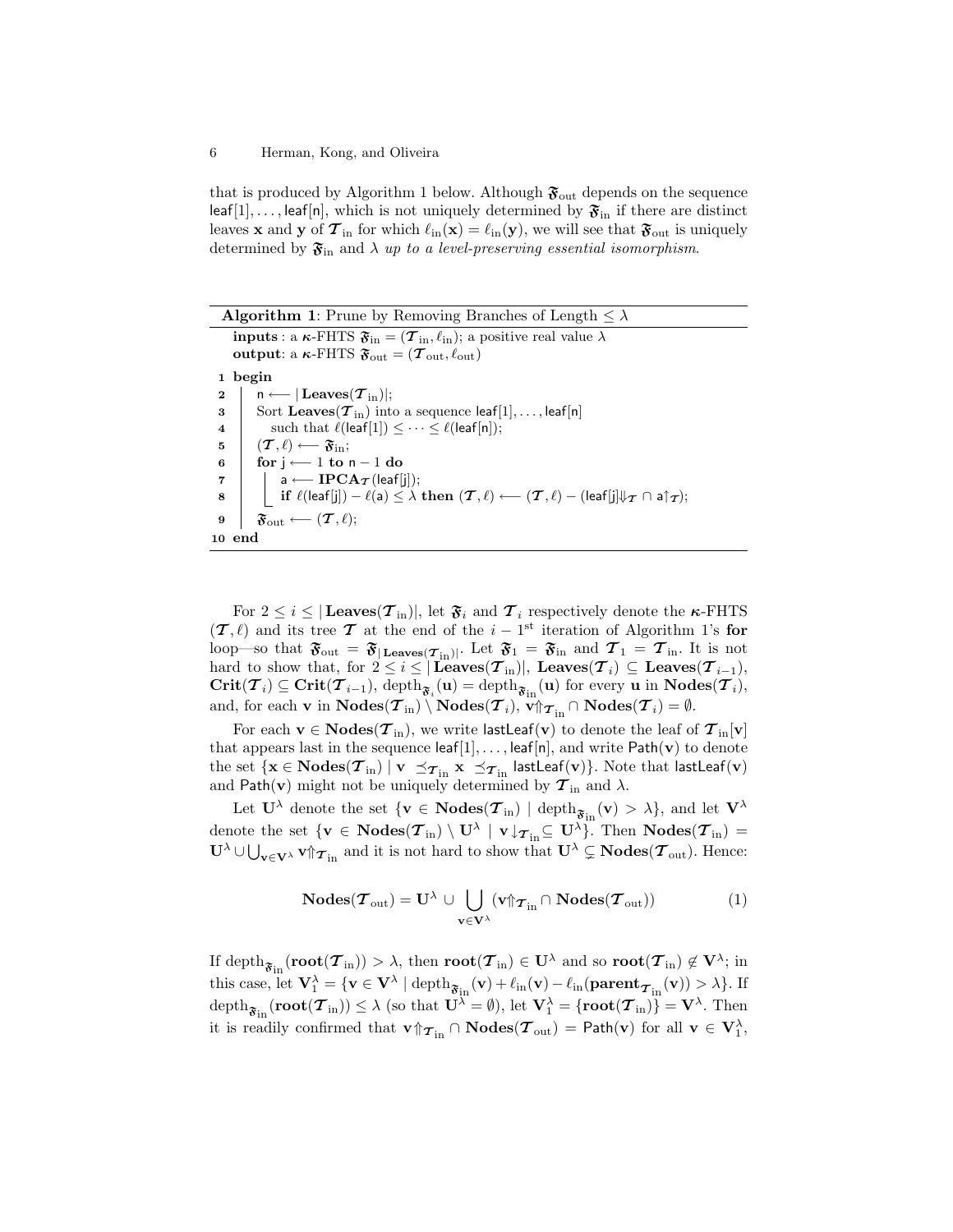and  $\mathbf{v} \uparrow \mathbf{\tau}_{\text{in}} \cap \mathbf{Nodes}(\mathbf{\mathcal{T}}_{\text{out}}) = \emptyset$  for all  $\mathbf{v} \in \mathbf{V}^{\lambda} \setminus \mathbf{V}_{1}^{\lambda}$ . This and (1) imply that:

$$
\mathbf{Nodes}(\boldsymbol{\mathcal{T}}_{out}) = \mathbf{U}^{\lambda} \cup \bigcup_{\mathbf{v} \in \mathbf{V}_{1}^{\lambda}} \mathsf{Path}(\mathbf{v})
$$
 (2)

 $\mathbf{U}^{\lambda}$  is determined by  $\mathfrak{F}_{\text{in}}$  and  $\lambda$ . For every  $\mathbf{v} \in \mathbf{V}_{1}^{\lambda}$  we see from (2) that no node in Path(v) \ {lastLeaf(v)} is a critical node of  $\tau_{\text{out}}$ , and it is evident that  $\ell_{\text{out}}(\textsf{lastLeaf}(v)) = \ell_{\text{in}}(\textsf{lastLeaf}(v))$  is determined by  $\mathfrak{F}_{\text{in}}$ . Hence  $\mathfrak{F}_{\text{out}}$  is uniquely determined up to a level-preserving essential isomorphism by  $\mathfrak{F}_{\text{in}}$  and  $\lambda$ .

The value of depth $_{\mathfrak{F}_{\rm in}}({\bf v})$  can be computed for every node  ${\bf v}$  of  ${\cal T}_{\rm in}$  during a single bottom-up traversal of the tree. Thus (2) provides the basis for a somewhat more efficient algorithm whose output is the same as that of Algorithm 1 up to a level-preserving essential isomorphism.

### 3.2 Collapsing  $\delta$ -Equivalence Classes for  $\delta \leq \lambda$

For any  $\kappa$ -FHTS  $\mathfrak{F}_{\text{in}} = (\mathcal{T}_{\text{in}}, \ell_{\text{in}})$  and any  $\lambda > 0$ , the result of collapsing δ-equivalence classes of  $\mathfrak{F}_{\text{in}}$  for  $\delta \leq \lambda$  is defined to be the κ-FHTS  $\mathfrak{F}_{\text{out}} =$  $(\mathcal{T}_{\text{out}}, \ell_{\text{out}}) \sqsubseteq \mathfrak{F}_{\text{in}}$  that is produced by Algorithm 2 below.

Note that  $\text{root}(\mathcal{T})$  does not change at any iteration of Algorithm 2's for loop. Also note that  $\min\{ \ell(\mathbf{v}) - \ell(\mathbf{parent}_{\boldsymbol{\mathcal{T}}}(\mathbf{v})) \mid \mathbf{v} \in \textbf{root}(\boldsymbol{\mathcal{T}}) \cap \boldsymbol{\mathcal{T}} \} \ge \delta[j]$  at the start of each iteration of the for loop. It follows that  $\text{root}(\mathcal{T}_{\text{out}}) = \text{root}(\mathcal{T}_{\text{in}})$ , and that every non-root node **v** of  $\mathcal{T}_{\text{out}}$  satisfies  $\ell_{\text{out}}(\mathbf{v}) - \ell_{\text{out}}(\textbf{parent}_{\mathcal{T}_{\text{out}}}(\mathbf{v})) > \lambda$ .

In Step 3 of  $(\lambda, k)$ -simplification, collapsing  $\delta$ -equivalence classes for  $\delta \leq \lambda$  is done with  $\mathfrak{F}_2^{\text{crit}}$  as the input  $\kappa$ -FHTS  $\mathfrak{F}_{\text{in}}$ , where  $\mathfrak{F}_2$  is the result of pruning a **κ**-FHTS  $\mathfrak{F}_1$  by removing branches of length  $\leq \lambda$ . In this case **Leaves** (T) does not change at any iteration of Algorithm 2's for loop, and at the end of each iteration  $\mathcal T$  still has the property that every node is critical. This implies that **Leaves** ( $\mathcal{T}_{\text{out}}$ ) = **Leaves** ( $\mathcal{T}_{\text{in}}$ ), and that each node of  $\mathcal{T}_{\text{out}}$  is critical.

| <b>Algorithm 2:</b> Collapse $\delta$ -Equivalence Classes for $\delta \leq \lambda$                                                                                                                                |
|---------------------------------------------------------------------------------------------------------------------------------------------------------------------------------------------------------------------|
| <b>inputs</b> : a $\kappa$ -FHTS $\mathfrak{F}_{\text{in}} = (\mathcal{T}_{\text{in}}, \ell_{\text{in}});$ a positive real value $\lambda$                                                                          |
| output: a $\kappa$ -FHTS $\mathfrak{F}_{\text{out}} = (\mathcal{T}_{\text{out}}, \ell_{\text{out}})$                                                                                                                |
| 1 begin                                                                                                                                                                                                             |
| $ \quad (T,\ell) \longleftarrow \mathfrak{F}_{\text{in}};$<br>$\mathbf{2}$                                                                                                                                          |
| DiffSet $\longleftarrow$ { $\ell(y) - \ell(x)   x \prec_{\mathcal{T}} y$ and $\ell(y) - \ell(x) \leq \lambda$ };<br>3                                                                                               |
| Sort DiffSet into a strictly increasing sequence $\delta[1] < \cdots < \delta[ {\sf DiffSet} ]$ ;<br>$\overline{\bf 4}$                                                                                             |
| for $i \leftarrow 1$ to  DiffSet  do<br>5                                                                                                                                                                           |
| $ \quad (\mathcal{T}, \ell) \longleftarrow (\mathcal{T}, \ell) - \{ \mathbf{v} \in \textbf{root}(\mathcal{T}) \} \tau \mid \ell(\mathbf{v}) - \ell(\textbf{parent}_{\mathcal{T}}(\mathbf{v})) = \delta[j] \};$<br>6 |
| $\mathfrak{F}_{\text{out}} \longleftarrow (\mathcal{T}, \ell);$<br>7                                                                                                                                                |
| 8 end                                                                                                                                                                                                               |

We now explain why we call this process "collapsing  $\delta$ -equivalence classes for  $\delta \leq \lambda$ ". For every  $\kappa$ -FHTS  $\mathfrak{F} = (\mathcal{T}_{\mathfrak{F}}, \ell_{\mathfrak{F}})$  and every positive  $\delta$ , we write  $\rho_{\delta}^{\mathfrak{F}}$  to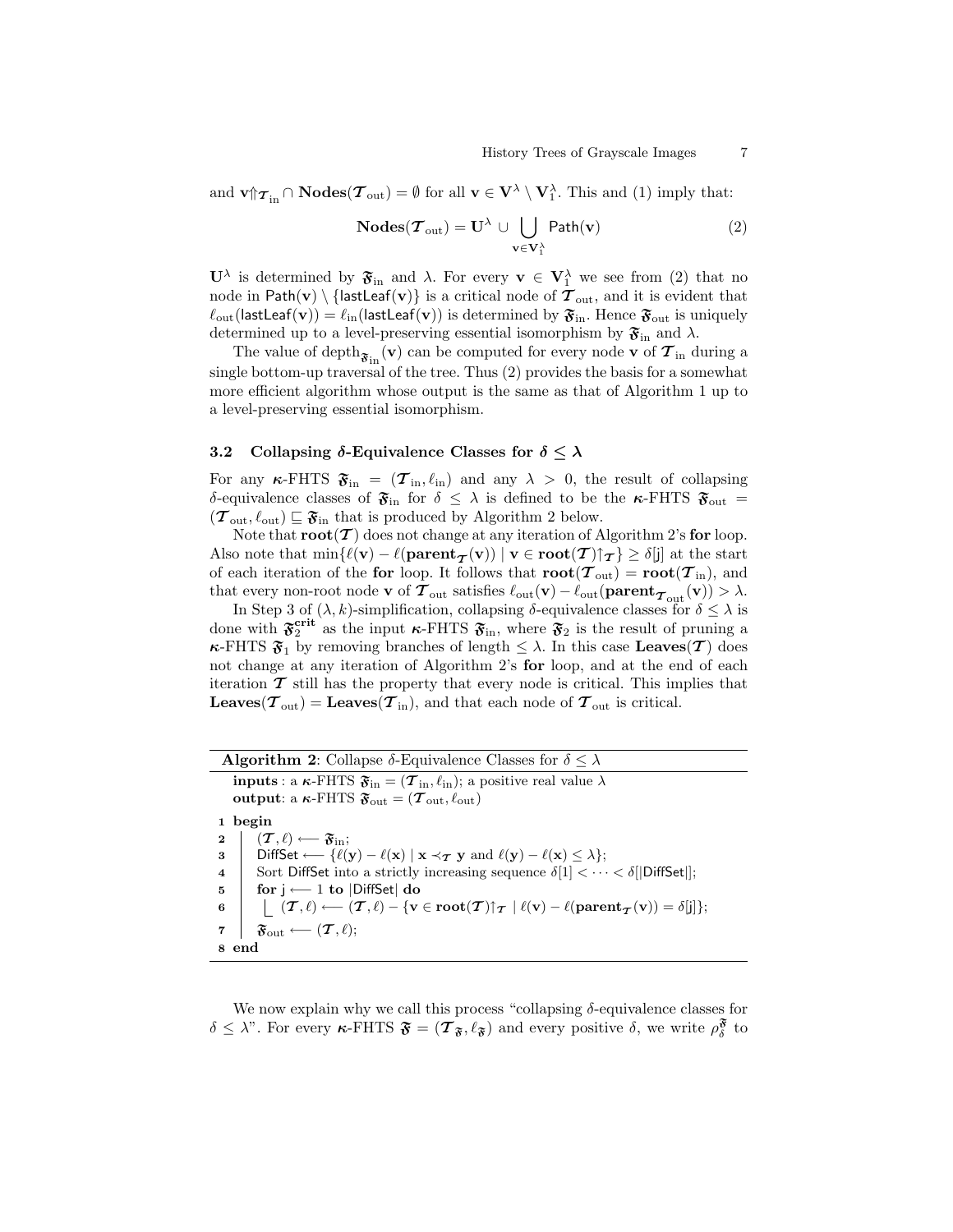denote the binary relation on  $\mathbf{Nodes}(\mathcal{T}_{\mathfrak{F}})$  such that  $(\mathbf{u}, \mathbf{v}) \in \rho_{\delta}^{\mathfrak{F}}$  if and only if  $u \preceq_{\mathcal{T}_{\mathfrak{F}}} v$  and  $\ell_{\mathfrak{F}}(v) - \ell_{\mathfrak{F}}(u) \leq \delta$ , and we define  $\delta$ -equivalence on  $\text{Nodes}(\mathcal{T}_{\mathfrak{F}})$ to be the equivalence relation that is the symmetric transitive closure of  $\rho_{\delta}^{\mathfrak{F}}$ . Let  $\mathbf{\mathfrak{F}}^{0}=(\boldsymbol{\mathcal{T}}^{0},\ell^0)$  be the  $\boldsymbol{\kappa}\text{-FHTS}\ \mathbf{\mathfrak{F}}_{\rm in}=(\boldsymbol{\mathcal{T}}_{\rm in},\ell_{\rm in})$  and, for  $1\leq i\leq|\text{DiffSet}|,$  let  $\mathbf{\mathfrak{F}}^{i}$  =  $(\mathcal{T}^i, \ell^i)$  be the  $\kappa$ -FHTS  $(\mathcal{T}, \ell)$  at the end of the i<sup>th</sup> iteration of Algorithm 2's for loop. Then, for  $1 \leq i \leq |$ DiffSet|, Nodes( $\mathcal{T}^{i}$ )  $\subseteq$  Nodes( $\mathcal{T}^{i-1}$ ) and it is readily confirmed that, for each equivalence class **C** of the  $\delta[i]$ -equivalence relation on **Nodes** $(T^{i-1})$ , the set **Nodes** $(T^i)$  contains just one element of **C**, namely the element which is an ancestor in  $\mathcal{T}^{i-1}$  of every element of **C**.

When DiffSet is large, Algorithm 2 is slow; indeed, execution of line 6 involves traversing the tree  $\mathcal T$ , so the for loop performs |DiffSet| tree-traversals. Algorithm 3 is then a much more efficient way to produce the same output **κ**-FHTS  $\mathfrak{F}_{\text{out}}$  from  $\mathfrak{F}_{\text{in}}$  for Step 3 of  $(\lambda, k)$ -simplification. Algorithm 3 labels each  $\mathbf{v} \in \mathbf{Nodes}(\mathcal{T}_{\text{in}}) \setminus \mathbf{Nodes}(\mathcal{T}_{\text{out}})$  with the value of  $\delta[i]$  at the iteration of Algorithm 2's for loop that removes v, and labels each  $v \in \text{Nodes}(\mathcal{T}_{out})$  with a value that exceeds  $\lambda$ . It does a top-down traversal of  $\tau_{\rm in}$ , during which the repeat . . . until loop of the procedure labelDescendants is executed once for each proper descendant of the root that is not a leaf, to compute the label of that node from the labels of its proper ancestors. labelDescendants gives every leaf of  $\tau_{\rm in}$  a label that exceeds  $\lambda$ , beacuse it assumes that no leaf of  $\tau_{\rm in}$  should be removed—i.e., it assumes that  $\text{Leaves}(\mathcal{T}_{\text{out}}) = \text{Leaves}(\mathcal{T}_{\text{in}})$ . As mentioned above, this assumption is correct for Step 3 of  $(\lambda, k)$ -simplification.

Algorithm 3: A Faster Version of Algorithm 2 for Simplification Step 3. **inputs** : a  $\kappa$ -FHTS  $\mathfrak{F}_{\text{in}} = (\mathcal{T}_{\text{in}}, \ell_{\text{in}});$  a positive real value  $\lambda$ output: a  $\kappa$ -FHTS  $\mathfrak{F}_{\text{out}} = (\mathcal{T}_{\text{out}}, \ell_{\text{out}})$ <sup>1</sup> begin 2  $| \mathcal{T}, \ell \rangle \longleftarrow \mathfrak{F}_{\mathrm{in}};$ 3 **root**(**T**).label ← some value that exceeds  $λ$ ; 4 foreach c ∈ Children $\tau({\hbox{root}}({\mathcal T}))$  do labelDescendants(c, ${\mathcal T},\ell,\lambda$ );  $\mathfrak{F} \quad | \quad \mathfrak{F}_{\text{out}} \longleftarrow (\mathcal{T}, \ell) - \{ \mathbf{v} \in \text{Nodes}(\mathcal{T}) \mid \mathbf{v}.\text{label} \leq \lambda \};$ <sup>6</sup> end

Procedure labelDescendants( $node, \mathcal{T}, \ell, \lambda$ )

1 if  $node \in \text{Leaves}(\mathcal{T})$  then 2 | *node*.label ← some value that exceeds  $\lambda$ ; <sup>3</sup> else  $4 \mid$  ancestor ←  $node;$ <sup>5</sup> repeat 6 ancestor ← parent $\tau$  (ancestor); **7** | |  $node$ .label ←  $\ell(node) - \ell($ ancestor); 8 until  $(node.\text{label} > \lambda \text{ or } node.\text{label} \le$  ancestor.label); 9 foreach c ∈ Children $\tau(node)$  do labelDescendants(c, $\tau, \ell, \lambda$ );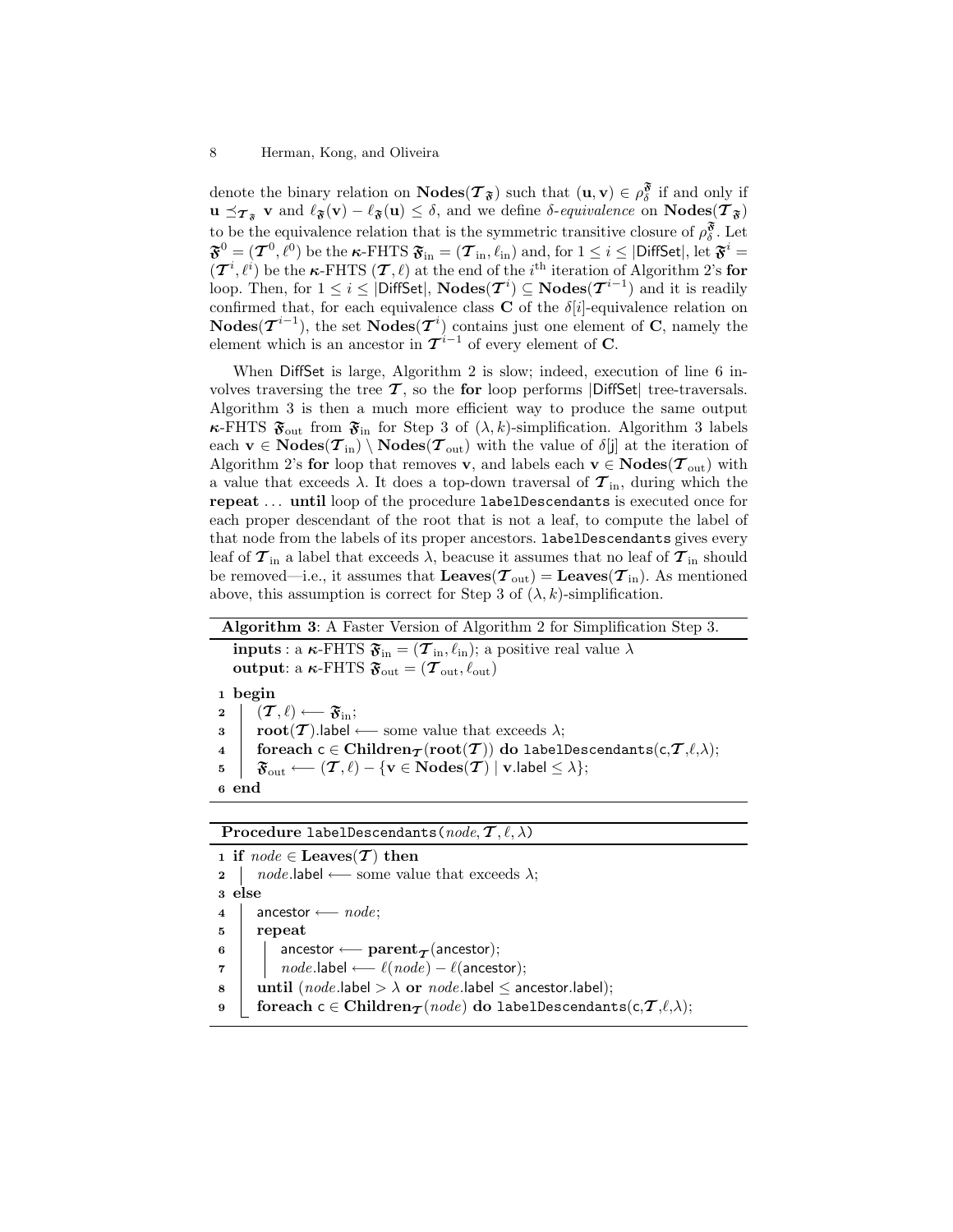#### 3.3 A Brief Outline of a Proof of Theorem 1

We now assume the hypotheses of Theorem 1 are satisfied, and explain how the theorem can be proved.

Let S be the domain of I and I'. Let  $\mathfrak{F} = (\mathcal{T}, \ell) = \mathbf{FHTS}_{\kappa}(\mathcal{I})$  and  $\mathfrak{F}' =$  $(\mathcal{T}', \ell') = \textbf{FHTS}_{\kappa}(\mathcal{I}')$ . Let  $\mathfrak{F}_1 = (\mathcal{T}_1, \ell_1)$  be the  $\kappa$ -FHTS that results from pruning  $\mathfrak{F}'$  by removing nodes of size  $\leq k$ , let  $\mathfrak{F}_2 = (\mathcal{T}_2, \ell_2)$  be the  $\kappa$ -FHTS that results from pruning  $\mathfrak{F}_1$  by removing branches of length  $\leq 2\epsilon$ , and let  $\mathfrak{F}_3 = (\mathcal{T}_3, \ell_3)$  be the **κ**-FHTS that results from collapsing  $\delta$ -equivalence classes of  $\mathfrak{F}_2^{\text{crit}}$  for  $\delta \leq 2\epsilon$ . Then  $\mathfrak{F}_3$  is the  $(2\epsilon, k)$ -simplification of  $\text{FHTS}_{\kappa}(\mathcal{I}')$ , and what we need to show is that there exists an essential isomorphism of  $\mathfrak{F}$  to  $\mathfrak{F}_3$ .

Let  $\mathcal{I}^* = \mathcal{I}_{\mathfrak{F}_1}$ , so that  $\mathfrak{F}_1 = \mathbf{FHTS}_{\kappa}(\mathcal{I}^*)$ . Readily,  $\mathcal{I}^*$  is the image with domain S such that, for every  $x \in S$ ,  $\mathcal{I}^*(x)$  is the greatest real value  $\tau$  for which  $|\mathfrak{C}_{\kappa}(x, \mathcal{I}', \tau)| \geq k+1$ . Thus  $\mathcal{I}^* \leq \mathcal{I}'$ , and (since  $\mathcal{I}$  is  $(4\epsilon, k)$ -good and  $\mathcal{I}'$  is an  $\epsilon$ -perturbation of  $\mathcal{I}$ ) it is not hard to verify that  $\mathcal{I}^*$  is an  $\epsilon$ -perturbation of  $\mathcal{I}$ .

Let **v** be any leaf of **T**, and let s be any spel in **v** such that  $\mathcal{C}_{\kappa}(s, \mathcal{I}) = \mathbf{v}$ . Then we define  $\mathcal{M}(\mathbf{v}, \mathcal{I}, \mathcal{I}^*)$  to be the set of all spels t in  $\mathcal{C}_{\kappa}(s, \mathcal{I}, \mathcal{I}(s) - 2\epsilon)$ such that  $\mathcal{I}^*(t) = \max{\{\mathcal{I}^*(w)|w \in \mathcal{C}_{\kappa}(s, \mathcal{I}, \mathcal{I}(s) - 2\epsilon)\}}$ . (M(v,  $\mathcal{I}, \mathcal{I}^*$ ) depends on **v**, but not on our choice of s in **v** such that  $\mathcal{C}_{\kappa}(s, \mathcal{I}) = \mathbf{v}$ .) As  $(\mathcal{T}_1, \ell_1) =$  $\mathfrak{F}_1 = \mathbf{FHTS}_{\kappa}(\mathcal{I}^*)$ , we can show (using the facts that  $\mathcal{I}$  is  $(4\epsilon, k)$ -good and  $\mathcal{I}^*$ is an  $\epsilon$ -perturbation of  $\mathcal{I}$ ) that  $\mathcal{C}_{\kappa}(t, \mathcal{I}^*)$  is a leaf of  $\mathcal{T}_1$  for all t in  $\mathcal{M}(\mathbf{v}, \mathcal{I}, \mathcal{I}^*)$ , and that, when  $\mathfrak{F}_1$  is pruned by removing branches of length  $\leq 2\epsilon$  to produce  $\mathfrak{F}_2 = (\mathcal{T}_2, \ell_2)$ , just one of the leaves in  $\{\mathcal{C}_{\kappa}(t, \mathcal{I}^*) \mid t \in \mathcal{M}(\mathbf{v}, \mathcal{I}, \mathcal{I}^*)\}$  is not deleted; the leaf which remains is a leaf of  $\mathcal{T}_2$  that we will denote by  $\phi(\mathbf{v})$ . This defines a mapping  $\phi : \mathbf{Leaves}(\mathcal{T}) \to \mathbf{Leaves}(\mathcal{T}_2)$ . We can show that  $\phi$  is a bijection onto  $\textbf{Leaves}(\mathcal{T}_2)$ , and that  $|\ell_2(\Lambda_{\mathcal{T}_2}(\phi[\mathbf{L}])) - \ell(\Lambda_{\mathcal{T}} \mathbf{L})| \leq \epsilon$  whenever  $\emptyset \neq L \subseteq \text{Leaves}(\mathcal{T})$  (which implies that, for all nonempty sets  $L \subseteq L' \subseteq$  $\mathcal{P} \neq L \subseteq$  Leaves(1) (which implies that, for an honempty sets  $L \subseteq L' \subseteq$ <br>Leaves(7),  $\ell_2(\Lambda_{\mathcal{T}_2}(\phi[L])) - \ell_2(\Lambda_{\mathcal{T}_2}(\phi[L])) \leq 2\epsilon$  if and only if  $\Lambda_{\mathcal{T}} L' = \Lambda_{\mathcal{T}} L$ .

We extend the bijection  $\phi$  to a mapping  $\varphi : \mathbf{Crit}(\mathcal{T}) \to \mathbf{Crit}(\mathcal{T}_2)$  by defining  $\varphi(\mathbf{u}) = \Lambda_{\mathcal{I}_2} \phi[\textbf{Leaves}(\mathcal{I}[\mathbf{u}])]$ . Now it is not difficult to establish that: (i) for all  $u \in \text{Crit}(\mathcal{T})$ , Leaves $(\mathcal{T}_2[\varphi(u)]) = \varphi$  [Leaves $(\mathcal{T}[u])$ ]; (ii) for all  $\mathbf{x} \in \varphi[\mathbf{Crit}(\mathcal{T})],$  there is no  $\mathbf{y} \in \mathbf{x} \downarrow_{\mathcal{T}_2} \cap \mathbf{Crit}(\mathcal{T}_2)$  such that  $\ell_2(\mathbf{x}) - \ell_2(\mathbf{y}) \leq 2\epsilon;$ (iii) for all  $\mathbf{x} \in \text{Crit}(\mathcal{T}_2)$ , there exists some  $\mathbf{z} \in \mathbf{x} \Downarrow_{\mathcal{T}_2} \cap \varphi[\text{Crit}(\mathcal{T})]$  such that  $\ell_2(\mathbf{x}) - \ell_2(\mathbf{z}) \leq 2\epsilon$ . (For all  $\mathbf{x} \in \text{Crit}(\mathcal{T}_2)$ ,  $\mathbf{z} = \varphi(\Lambda_{\boldsymbol{\mathcal{T}}}\varphi^{-1}[\text{Leaves}(\boldsymbol{\mathcal{T}}_2[\mathbf{x}]]])$ has the property stated in (iii).) As  $\mathfrak{F}_3 = (\mathcal{T}_3, \ell_3)$  is the result of collapsing δ-equivalence classes of  $\mathfrak{F}_2^{\text{crit}}$  for  $\delta \leq 2\epsilon$ , (ii) and (iii) imply that  $\varphi[\text{Crit}(\mathcal{T})] =$  $\text{Nodes}(\mathcal{T}_3) = \text{Crit}(\mathcal{T}_3)$ . Moreover, (i) implies that  $\varphi(\mathbf{u}) \preceq_{\mathcal{T}_2} \varphi(\mathbf{u}')$  if and only if  $u \preceq_{\mathcal{T}} u'$ , for all  $u, u' \in \text{Crit}(\mathcal{T})$ . So  $\varphi$  is an essential isomorphism of  $\mathfrak{F}$  to  $\mathfrak{F}_3$ .

### 4 Demonstration of Potential Biological Applicability

To illustrate the potential usefulness of our simplified FHTSs in identifying structural differences between macromolecules, we looked for two structures that are very similar, but not identical. Appropriate data sets were kindly provided by Roberto Marabini of the Universidad Autónoma de Madrid.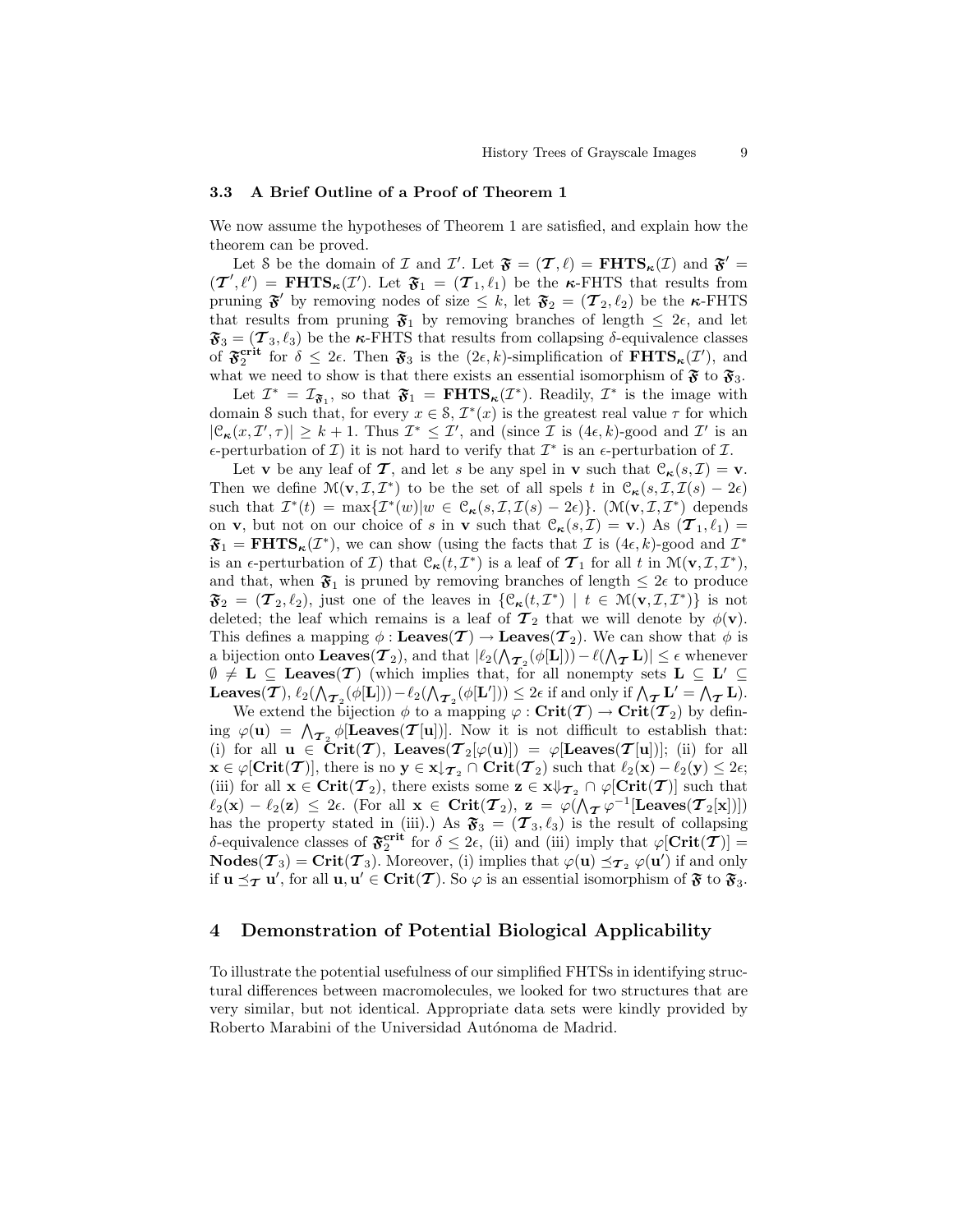These data sets originate from the work of San Mart $\infty$  and  $[4]$ , which investigated some biological questions associated with adenoviruses. These viruses are responsible for a large number of diseases in humans such as gastrointestinal and respiratory infections, but can also be used in gene therapy and vaccine delivery [3]. They have an icosahedral shape with a diameter of approximately 900  $\AA$ . At each of the 12 vertices of the icosahedron there is a substructure referred to as a penton, and the rest of the surface of the icosahedron consists of 240 hexons. To reflect this, our simplified FHTSs of these viruses would be expected to have 252 leaves, one for each penton or hexon. This is indeed the case, as we will see.

In the course of their work, San Martín et al.  $[4]$  produced a mutant version of the wildtype version of the adenovirus they were investigating. The two are identical except for a change in a protein (called IIIa). Surface renderings and central cross-sections of the two versions are shown in Fig. 1. We now describe how, in spite of their great similarity, the two versions can be distinguished from each other by an obvious topological difference between their simplified FHTSs.



Fig. 1: Adenovirus. Surface rendering (a) and central cross-section (b) of the wildtype version. Surface rendering (c) and central cross-section (d) of the mutant version.

Each version of the virus studied by San Martín et al. [4] was represented by a grayscale volume image on a  $275 \times 275 \times 275$  array of sample points. We further quantized the gray levels in each of these images to a set of just 256 equally spaced values represented by the integers  $0, \ldots, 255$ , where 0 corresponded to the minimum and 255 the maximum gray value in the original image. For each resulting image I, we constructed  $\mathbf{FHTS}_{\kappa}(I)$  using 6-adjacency as our adjacency relation  $\kappa$ , and computed the  $(\lambda, k)$ -simplification of  $\textbf{FHTS}_{\kappa}(\mathcal{I})$  for various choices of  $\lambda$ and k. We found that  $\lambda = 10$  and  $k = 799$  were good choices that yielded topologically different simplified FHTSs for the two versions of the virus, as shown in Fig. 2. Here each simplified FHTS has 252 leaves, corresponding to the 12 pentons and 240 hexons. For the wildtype version, the root is the parent of all 252 leaves; see Fig. 2(a). For the mutant version, the root is the parent of the 12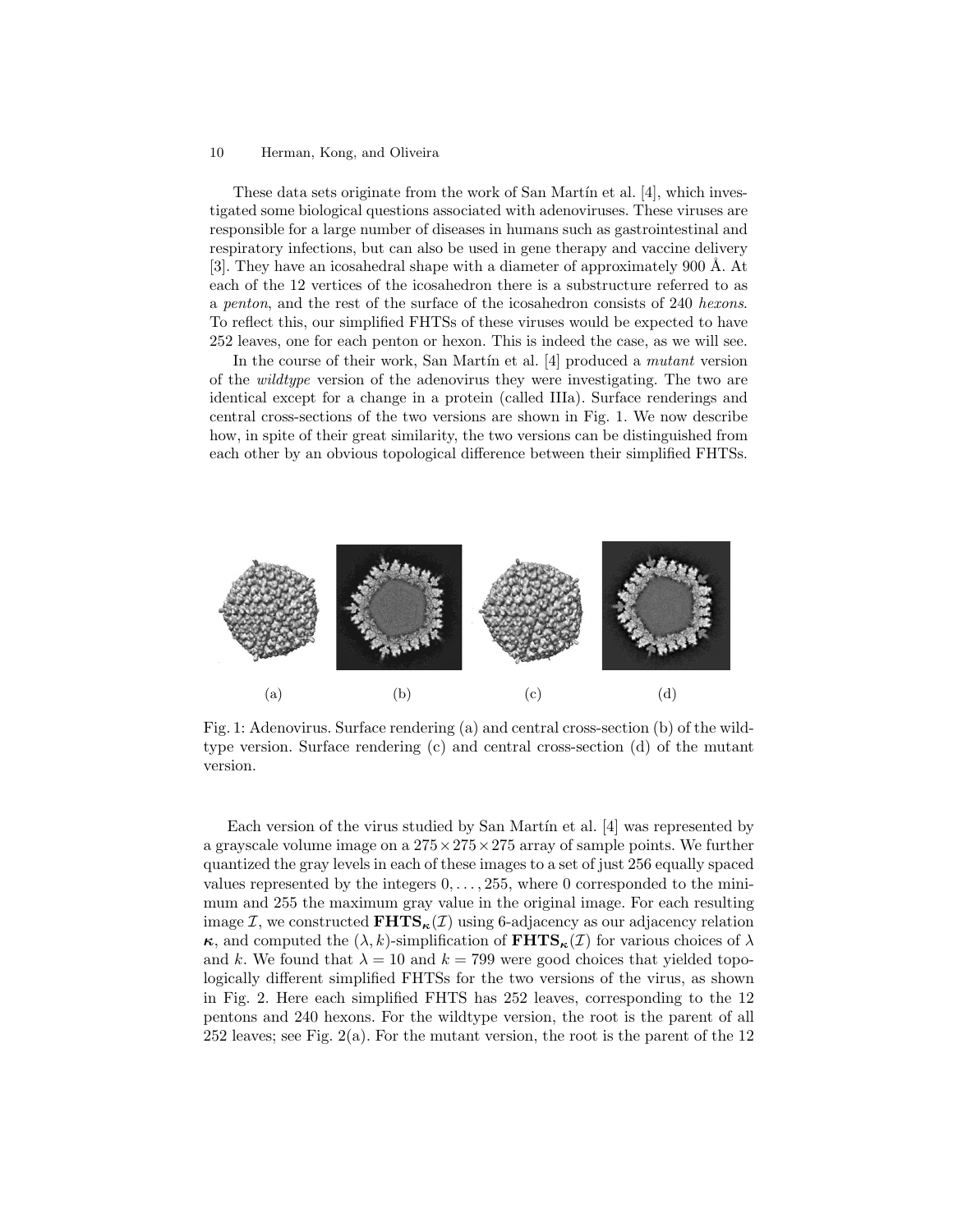leaves that correspond to pentons, but is the grandparent of the 240 leaves that correspond to hexons; see Fig. 2(b). This indicates that for the mutant version of the virus there is a substantial range of threshold levels (such as level A in Fig. 2(b)) at which the pentons are disconnected from each other and from the hexons, but the hexons are connected to each other; for the wildtype version there is no such range of threshold values. Interestingly, San Mart $\{n\}$  et al. [4] do not mention this difference between the two versions of the virus, although they do point out that in images of the mutant version pentons have lower gray values than hexons. (The latter can be seen in Fig. 1(d), and is also indicated by Fig. 2(b); when the image of the mutant virus is thresholded at the gray level B in Fig. 2(b), the hexons are observable but the pentons are not.)



Fig. 2:  $(\lambda, k)$ -simplifications of FHTSs of wildtype (a) and mutant (b) adenoviruses, where  $\lambda = 10$  and  $k = 799$ . In (a), the root (represented by the horizontal line segment) is the parent of all 252 leaves of the tree. In (b), the root (represented by the horizontal line segment above line A) is the parent of the rightmost 12 leaves, which correspond to pentons, but is the grandparent of the other 240 leaves, which correspond to hexons. (The representation of simplified FHTSs  $(\mathcal{T}, \ell)$  that we use here has the following properties: each non-leaf node of  $\mathcal T$  is represented by a horizontal line segment and, whenever a node  $p$  is the parent of a node c, the edge of  $\mathcal T$  from p to c is represented by a vertical line segment of length proportional to  $\ell(c) - \ell(p)$  whose upper endpoint lies on the horizontal segment that represents  $\bf{p}$ ; if  $\bf{c}$  is not a leaf, then the lower endpoint of that vertical segment lies on the horizontal segment that represents c.)

So our simplified FHTSs may possibly have revealed a previously unobserved difference between the mutant and the wildtype versions of the virus: in the mutant version, there is a substantial range of threshold values at which the hexons are connected to each other, but no penton is connected to a hexon or to another penton. To investigate whether this is a genuine difference between the two versions of the virus or merely a difference between the specific volume images from which we produced our FHTSs, we carried out a further study.

Ideally, we would have compared simplified FHTSs of, say, 10 independently reconstructed volume images of each version, but such data were not available to us. So we conducted the following approximation of such a study. For each version of the virus, we randomly selected 2000 out of 3000 available projection